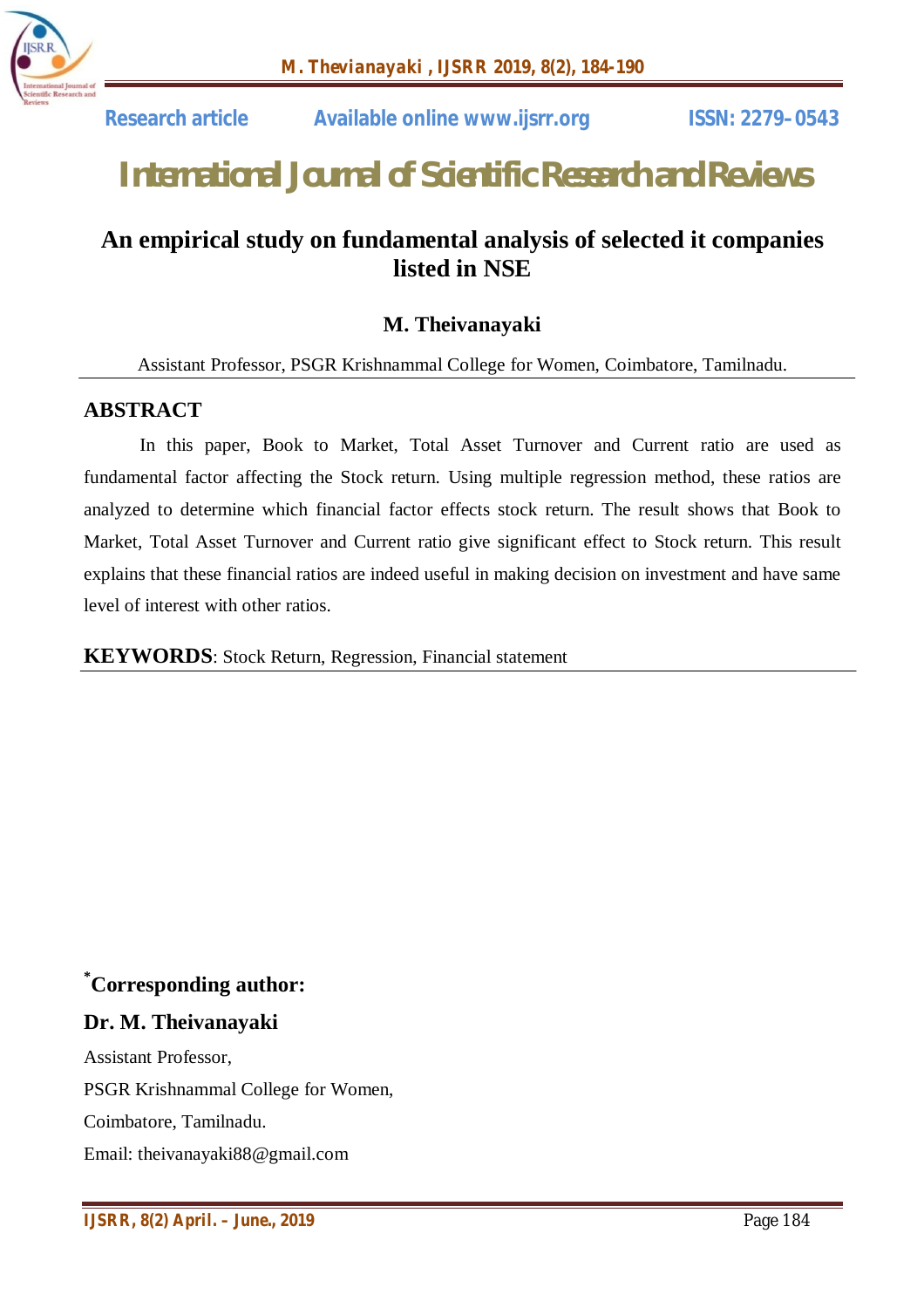## **INTRODUCTION**

Fundamental analysis is a method of finding out the future price of a stock which an investor wishes to buy. It relates to the examination of the intrinsic worth of a company to find out whether the current market price is fair or not, whether it is overpriced or underpriced. It believes that analyzing the economy, management, strategy, financial status, product and other related information will help to choose shares that will outperform the market and provide consistent gains to the investor. It is the examination of the underlying forces that affect the interest of the economy, industrial sectors and companies. It tries to forecast the future movement of the capital market using signals from the Economy, Industry and Company.

## *LITERATURE REVIEW*

**Khusnul Khotimah and Isrochmani Murtaqi 2015<sup>1</sup>** conducted a study in Indonesian Stock Market. The author considered book to market ratio, asset turnover and current ratio as fundamental factor affecting stock returns. Using multiple regression method, these ratios are analyzed to determine the financial factor affecting stock return. The result shows that there is significant effect on stock return. **Ozlen and Ergun 2015<sup>2</sup>** investigated the relationship between share price and fundamental determinants of company such as debt ratio, total assets turnover ratio, current ratio, price to earnings ratio, book value and net profit margin in different sectors and found that the book value is the most significant fundamental determinant of the stock price for all industries taken under study. The study also revealed that fundamental factors have very less effect on the stock prices of commercial industry whereas, stock price movements of metal and energy sectors are strongly correlated with the internal factors.

**Malhotra and Tandon2014<sup>3</sup>** examined the relationship between stock prices and company specific fundamental factors for NSE 100 companies during the period 2008 to 2013. A linear multiple regression model has been employed and the results of the study shows that firm's book value, priceearnings ratio, dividend yield and earning per share are significant determinants of the stock prices. On the other hand dividend per share and dividend cover is not significantly impacting the stock prices.

Sireesha 2013<sup>4</sup> analyzed the impact of macroeconomic variables on the movements of the Indian stock market index Nifty, silver and gold prices through linear regression technique. Gold returns, Silver returns are selected for the analysis and are studied along with the stock returns. Gold return is significantly influenced by money supply and Stock return is significantly influenced by GDP and inflation. External variables show positive impact on dependent variables.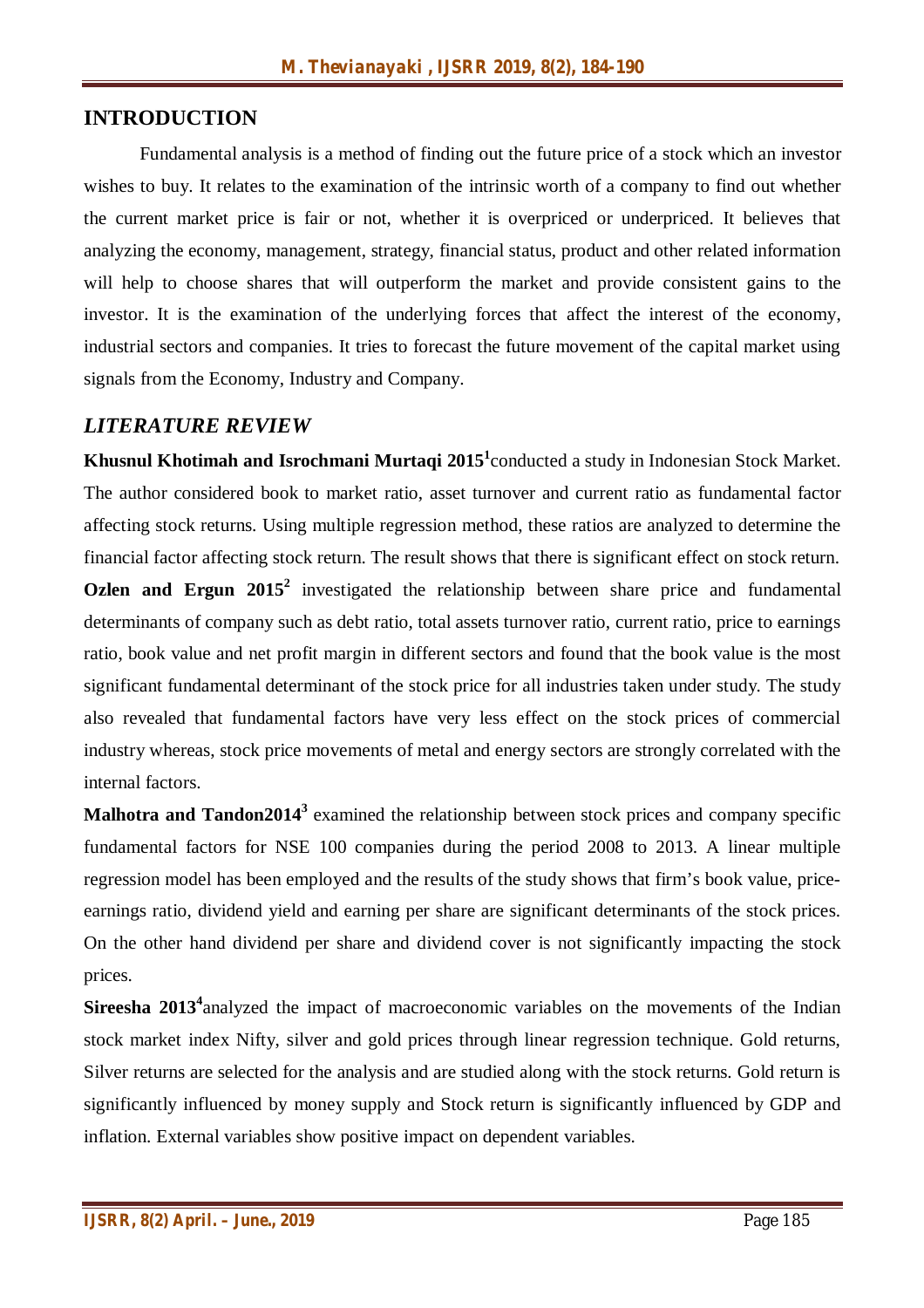Er and Vuran2013<sup>5</sup> conducted a study in Istanbul Stock Exchange(ISE) to investigate the factors affecting stock returns which motivate investors. The author examined 64 manufacturing firms that are continuously listed in ISE during the period 2003-2007. The author applied Dynamic Panel Data Analysis Methods to analyse the factors affecting stock returns of. The result shows that stock returns are affected by financial ratios, previous year's returns and macroeconomic variables.

## *METHODOLOGY*

The study is analytical in nature. The sample is selected from the top 6 companies in IT sector listed in NIFTY during the year January 2019 that includes Cyient, HCL technologies, Infosys ltd, Wipro, Info edge(India) ltd. The data has been collected from the annual reports of the selected companies for a period of 5 years from 2014-19. As for variable tested in this paper, stock return is considered as dependent variable and book to market, current ratio and total asset turnover as independent variable.

## *DATA ANALYSIS*

TheRegression analysis in this study uses Stock return as dependent variable and Book to Market, Total Asset Turnover and Current ratio as independent variable.The research model is shown by the figure below.



**Fig: 1 Research Model of the Fundamental Analysis**

## **RESULT AND DISCUSSION**

#### *Assumption test*

The assumption test should be concluded before testing hypothesis. The assumption test in this research is Normality test and Multicollinearity test.

The first assumption test is Normality test. It is generally done to examine whether the residual variable is normally distributed or not in the regression model. In this paper, Kolmogorov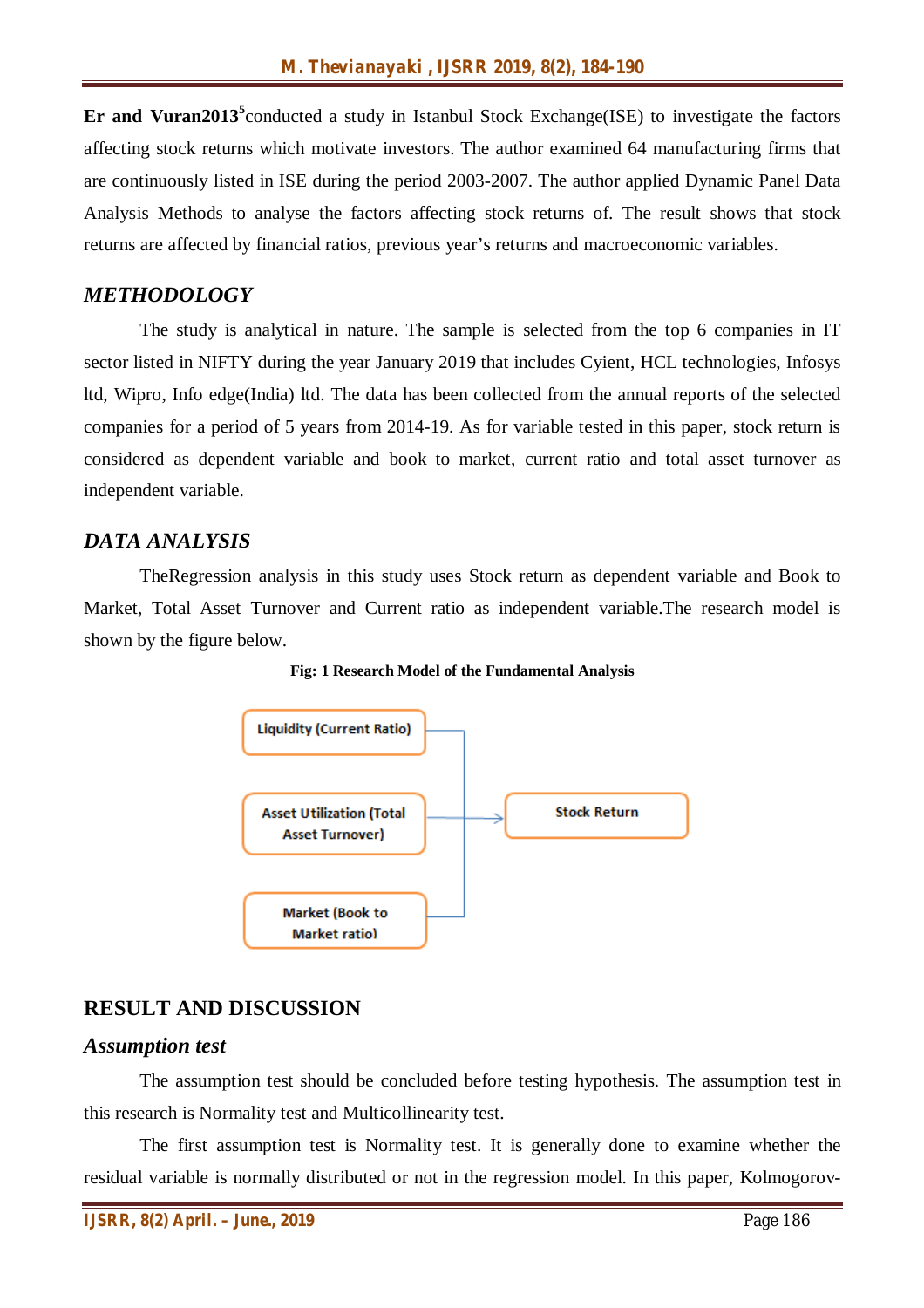Smirnov test is used to analyse the residual variable. The normality test will be positive if the significant value is greater than 0.1.

|                       | Kolmogorov-Smirnov |  |       |
|-----------------------|--------------------|--|-------|
|                       | <b>Statistic</b>   |  | Sig.  |
| <b>Stock Return</b>   | .186               |  | .200' |
| Current Ratio         | .302               |  | .154  |
| <b>Total Asset</b>    | .316               |  | .114  |
| <b>Book to Market</b> | .251               |  | .200  |

The Normality test result which is shown in the above table shows that residual variable have significant value greater than 0.1. It can be concluded that Null hypo-thesis is rejected which means the data tested has the normal distribution.

The next test is Multicollinearity test. It is used to examine whether there is correlation among independent variables. In order to test the correlation among independent variable, the study uses Variance Inflation Factor(VIF) of each independent variable. The Multicollinearity test is positive if the VIF value is greater than 10.

**Table:1Multicollinierity Analysis**

| Model                       | <b>Collinearity Statistics</b> |       |  |
|-----------------------------|--------------------------------|-------|--|
|                             | <b>Tolerance</b>               | VIF   |  |
| (constant)                  |                                |       |  |
| <b>Current Ratio</b>        | .961                           | 1.040 |  |
| <b>Total Asset turnover</b> | .795                           | 1.257 |  |
| <b>Book to Market</b>       |                                | 1.219 |  |

From the above table, it is clear that all the value of VIF (independent variables) is below than 10. Thus, all the variables in this test have no multicollinierity problem.

### **Coefficient of Multiple Determination(R<sup>2</sup> ):**

The coefficient of Multiple Determination which is represented by  $R^2$  measures how much percent of independent variable can explain dependent variable.

|  |  |  | Table 2: $R^2$ Analysis |
|--|--|--|-------------------------|
|--|--|--|-------------------------|

| Model | 77   | <b>R</b> Square | <b>Adjusted R</b><br><b>Square</b> | Std. Error of<br>the Estimate | <b>Durbin-Watson</b> |
|-------|------|-----------------|------------------------------------|-------------------------------|----------------------|
|       | .874 | .763            | .052                               | .24286                        | 2.462                |

Based on the above table, it is found that  $R^2$  score is 0.763. It indicates that the determined independent variablesi.e., Current ratio, Book to market ratio and Total asset turnover ratio jointly affect 76.3% of dependent variable. The remaining 23.7% is probably affected by other financial ratios or other information besides internal fundamental factors that also affect the movement of firm's stock price which lead to stock return.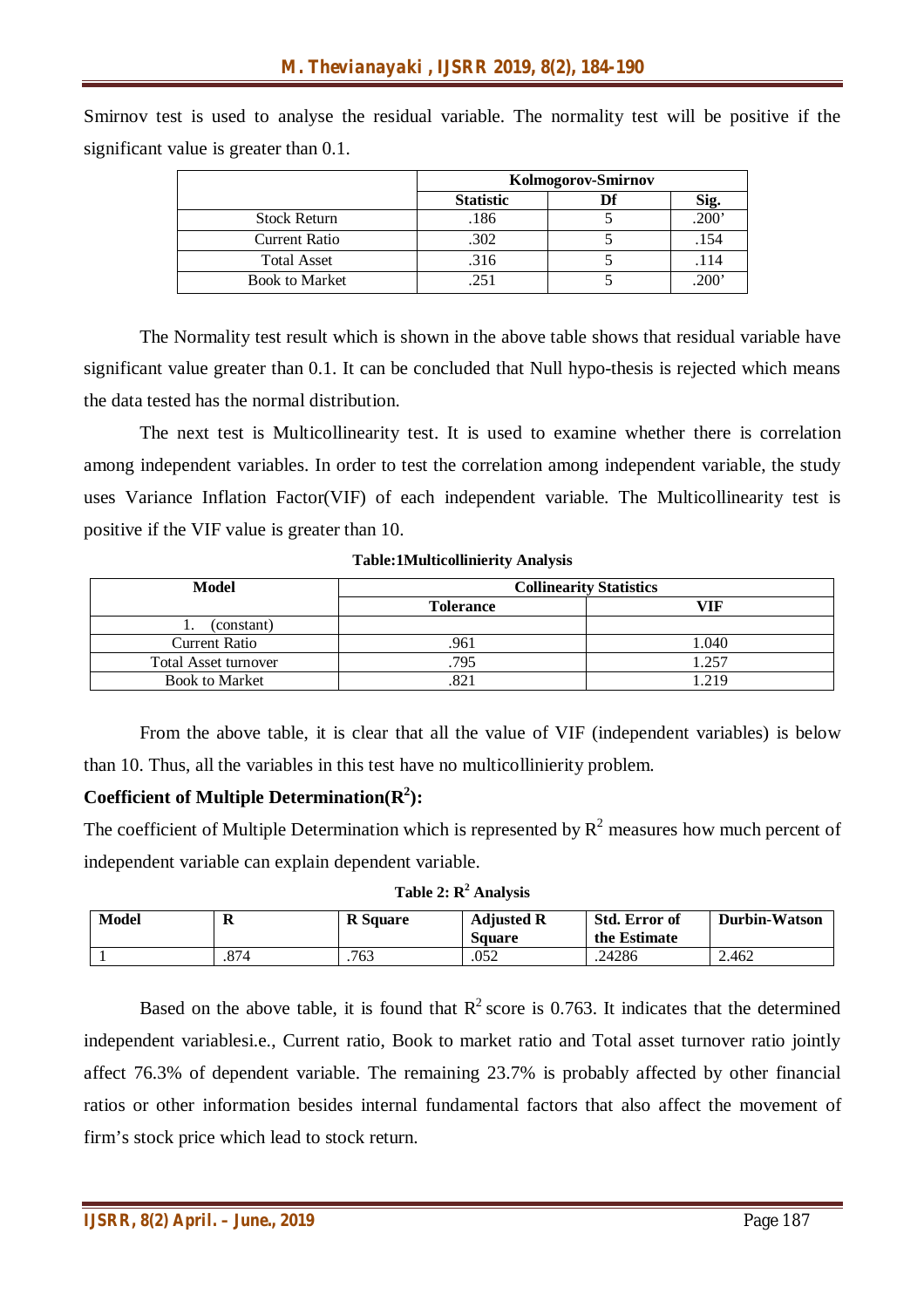#### **Hypothesis testing**

#### **F-Test**

F-test statistics is used to check whether all independent variables included in this model have significant effect to the dependent variable. Analysis of Variance(ANOVA) is used to test the hypothesis.

| Model |            | Sum of Squares | ldf | Mean Square | ь     | Sig.  |
|-------|------------|----------------|-----|-------------|-------|-------|
|       | Regression | 20.11          |     | 6.70        | 12.59 | 0.002 |
|       | Residual   | 8.52           | 16  | 0.53        |       |       |
|       | Total      | 28.64          | 19  |             |       |       |

Based on the above table, the F value is 12.59 with significant value of 0.002. Therefore, the significant value is lesser than the significance level $(0.05)$ , it can be concluded that the predicted variables i.e., Current Ratio, Total Asset turnover and Book to Market ratio simultaneously affect dependent variable i.e., Stock return.

#### **T-test:**

T-test analysis is used to examine the partial hypothesis. This test shows the significant impact from each independent variable to dependent variable. The T-test result is shown by the following table.

|                         | Unstandardized Coefficients |            | Standardized<br>Coefficients |        |      |
|-------------------------|-----------------------------|------------|------------------------------|--------|------|
| Model                   | B                           | Std. Error | Beta                         | t      | Sig. |
| (Constant)              | .464                        | .640       |                              | 5.056  | .007 |
| Current ratio           | .087                        | .088       | .492                         | 4.574  | .010 |
| Total asset             | .751                        | .718       | .570                         | 11.342 | .000 |
| Book to<br>Market ratio | .156                        | .682       | .123                         | 4.051  | .015 |

**Table 4: T-test**

#### **Current ratio**

Current ratio, sometimes called as Bankers ratio or Working capital ratio is reliable indicator of the ability to pay current liabilities. From the above table, the coefficient variableis 0.087 and significant value is 0.010 which is lesser than  $\alpha$  value of 0.05. Thus, current ratio has positive impact on stock return.

#### **Total Asset turnover ratio**

Total Asset turnover ratio is an Efficiency ratio where it measures a company's ability to generate sales from assets by comparing average total assets with net assets. As evidenced by above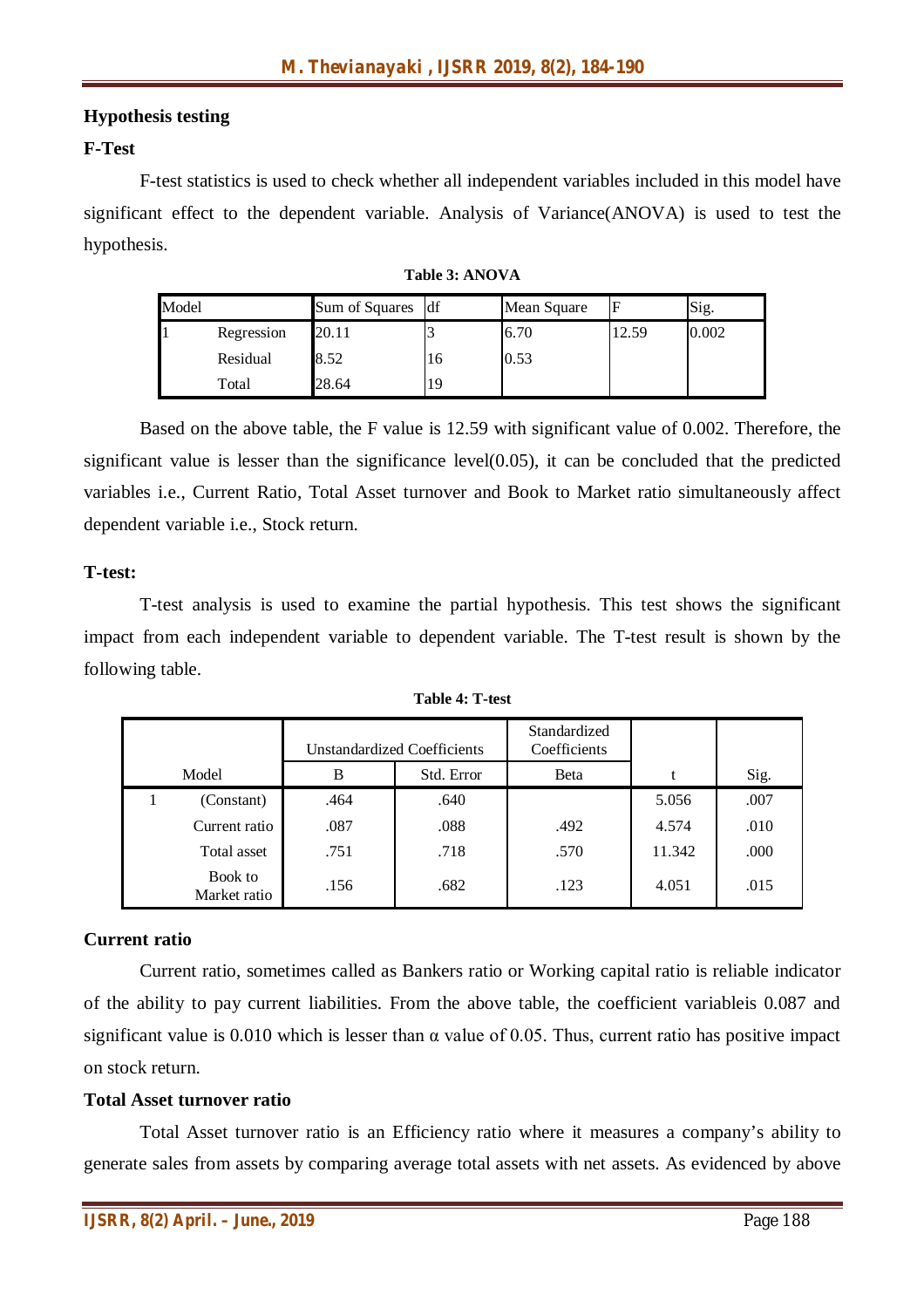table, Total Asset Turnover has coefficient variable of 0.751 and the significance value of 0.000 which is lesser than  $\alpha$  value of 0.05. Thus, it has positive impact on stock return.

#### **Book to Market ratio:**

The Market ratio represented by B/M ratio (Book to Market ratio) has the coefficient variable of Book to market ratio is 0.156 and significant value of 0.015 which is greater than α value of 0.05. Thus, it has positive impact on stock return.

#### **Multiple Linear Regression Equation:**

Based on the data processing in table, an equation of regression model is formulated.  $Y= 0.464+0.087(X_1)+0.751(X_2)+0.156(X_3)$ Where, Y= Stock Return  $X_1$ = Current Ratio  $X_2$ =Total Asset turnover ratio  $X_3$ =Book to Market ratio

## **CONCLUSION:**

Fundamental analysis of Indian Stock Market has main objective of determining variables that influence stock return gained by investors. The research result shows whether stock return is affected by financial ratios such as Current ratio, Book to Market ratio and Total Asset Turnover ratio. The relationship between stock return with independent variables are positive for Total Asset turnover, Current ratio and Book to Market ratio. This result explains that financial ratio is indeed useful in making decision on investment.There is also possibility of various other factors which may influence stock price which lead to stock return.

## **REFERENCES:**

- 1. Khusnul Khotimah and Isrochmani Murtaqi. Determinants of share prices at Karachi Stock Exchange. International Journalof Business and Management Studies. 2012; 4(1): 111-120.
- 2. Ozlen S and Ergun U . Internal Determinants of the Stock Price Movements on Sector Basis. *International Research Journal of Finance and Economics*".2015; 9(2):111-117.
- 3. Malhotra and Tandon. Determinants of Share Prices of listed Commercial Banks in Pakistan. Journal of Economics and Finance. 2015; 6(2): 56-59.
- 4. Sireesha. Volatility on the Indian Stock Market: A Study. ICFAI .2013; 3(1): 58-62